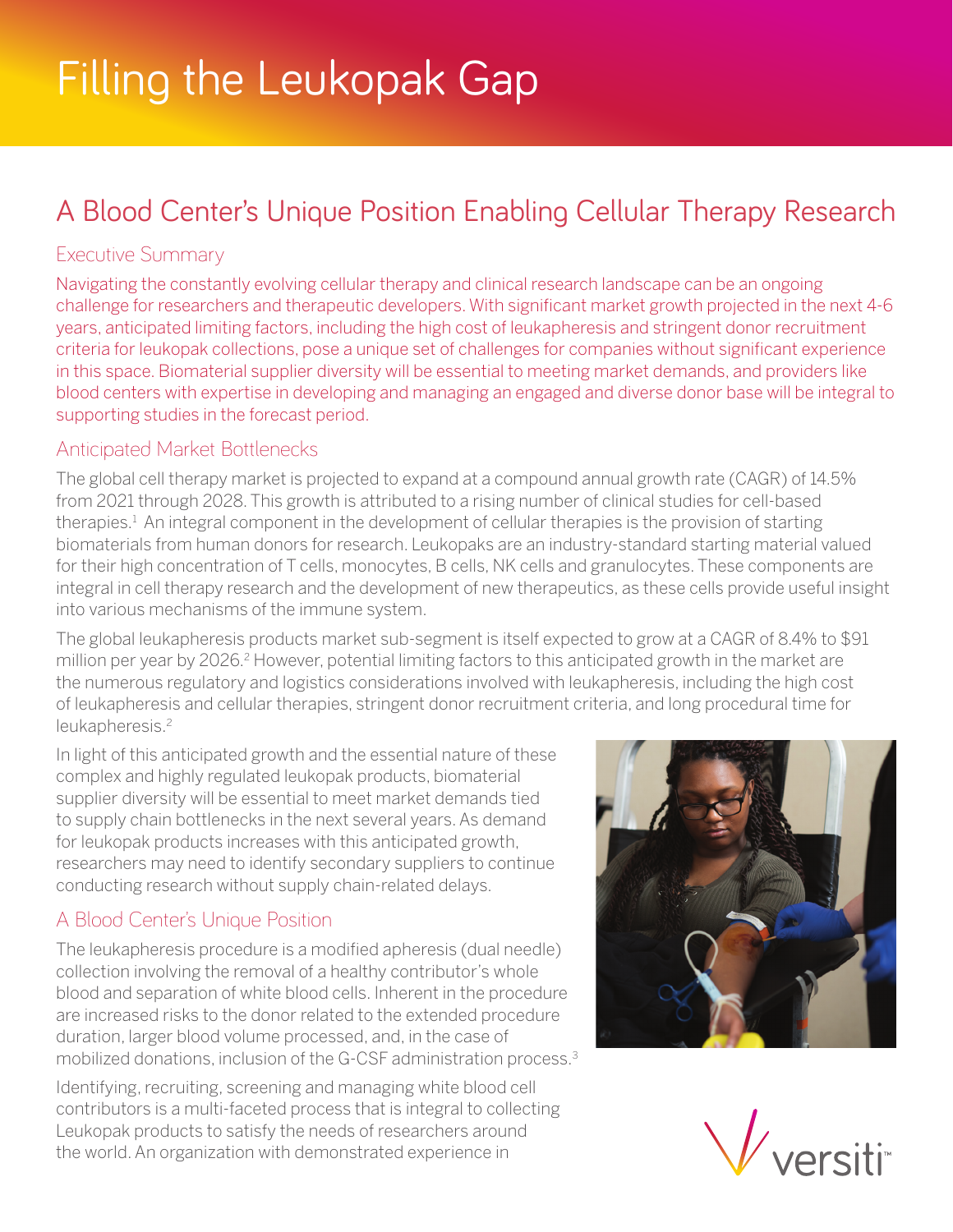blood product collection and donor management is an ideal partner in mitigating these challenges and the increased risks that come with leukapheresis. Maintaining a healthy, engaged contributor bank with diverse characteristics, in tandem with navigating the highly regulated Leukopak collection environment, requires an organization with deep expertise in transfusion medicine and blood collection.

Due to this confluence of factors, blood centers are uniquely positioned to provide leukopaks for clinical research. The provision of biomaterials is an undeniably critical component for clinical research. Access to a diverse, well-characterized, recallable contributor base enables research to proceed without undue delay related to recruiting, identifying, screening and drawing new contributors. In a process with innumerable variables, a contributor bank operating under an IRB-approved protocol helps mitigate risk in early-stage trials by adhering to stringent contributor recruitment criteria, ensuring a safe procedure for the donor, and timely provision of products for researchers.

As a leading blood provider with 75 years of experience serving local communities through the provision of blood products for transfusion, Versiti performs over 115,000 apheresis procedures annually. In 2020, Versiti added the provision of leukopak products to support emerging cellular therapy research to its comprehensive suite of services. Our established leukopak contributor bank operates under an IRB-governed protocol, ensuring both the contributor experience and resulting blood products meet strict quality and regulatory standards. To ensure product quality, Versiti provides a certificate of analysis and independent review with Aevery product, ensuring that each collected leukopak meets strict quality standards and study requirements.<br>.

# Benefits of Contributor Bank Characterization

In addition to seasoned donor recruitment and management capabilities, Versiti further offers in-house characterization and infectious disease testing of our leukopak products. With our foundation as regional Bblood centers, HLA typing for bone marrow transplant, routine ABO characterization, and FDA-mandated infectious disease screening are cornerstones of Versiti's services. These vertically integrated services remove iniectious uisease screening are corrierstones or versiti s services. These vertically integrated services remove<br>logistical considerations tied to shipping and testing products that other biomaterial providers must outsou to other laboratories.

All of Versiti's leukopak products receive high-resolution HLA by NGS characterization, ABO typing and infectious disease testing, including CMV, hepatitis C, hepatitis B, HIV and West Nile virus.



#### ABO Rh Breakdown: Beacon Biologics vs. USA

compared to U.S. population data<sup>4</sup><br>compared to U.S. population data<sup>4</sup> *Blood type breakdown of Beacon Biologics' contributor bank as* 

#### **HLA-Typed Donor Frequency**



*Versiti performs HLA typing on 100% of white cell donors, as compared to 58% of donors from another leading leukopak provider.*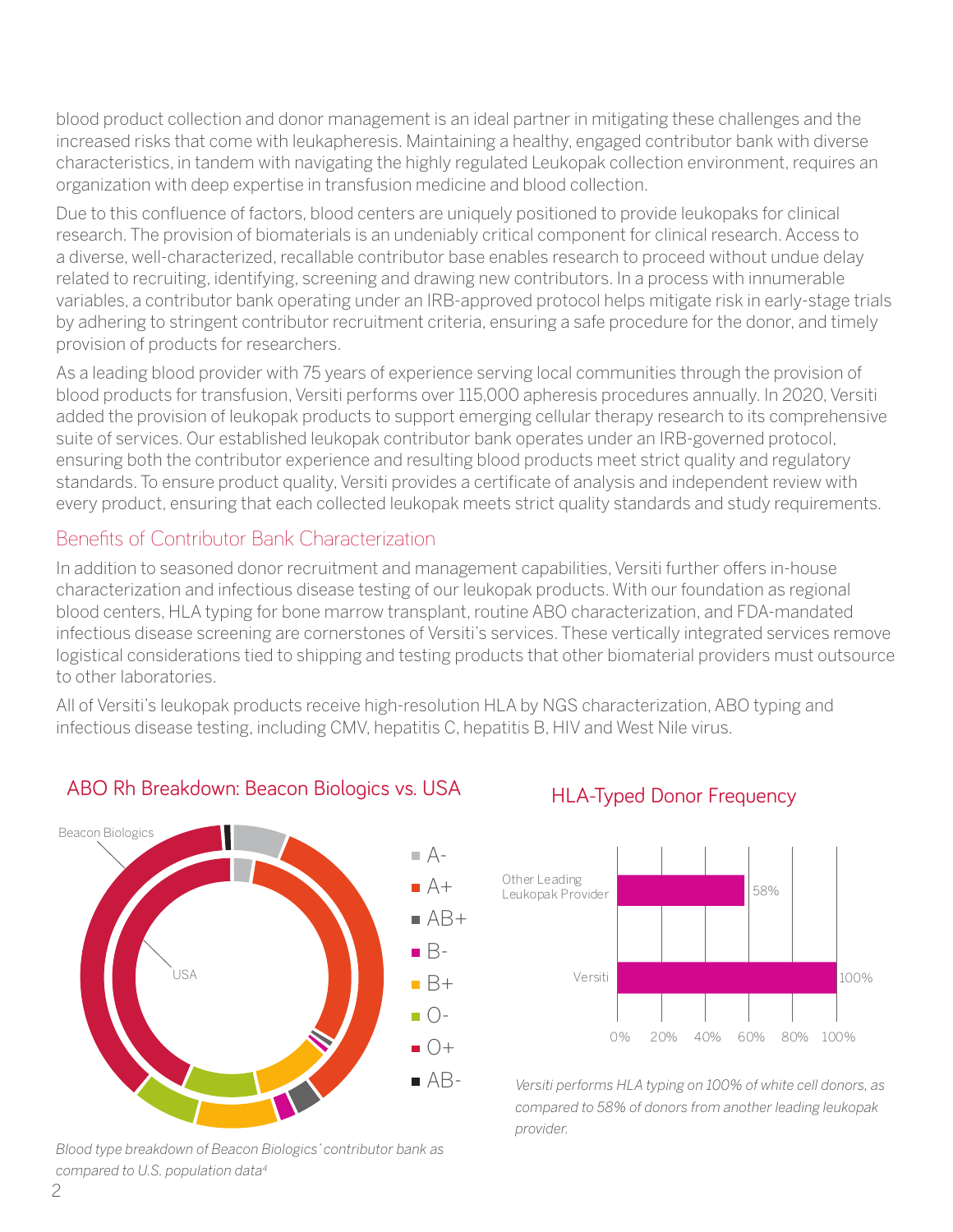#### Race/Ethnicity Breakdown

#### Contributor Age Breakdown



Additional infectious disease testing or characterized leukopaks may be available upon request to meet 30.0% specific study requirements. High-level characterization of the donor bank helps to ensure diversity in white blood cell contributors, and the ABO Rh breakdown of our contributor bank largely reflects the national population, ensuring a wide array of contributors are available to meet the need of any given research study. Versiti's contributor bank also hosts a broad array of races, ethnicities and ages. 17.1%  $20.00$ 

Demand for HLA-typed cells can be attributed to market growth in preclinical studies related to personalized cellular therapies and immunotherapy development.5, 6 Versiti has a 30-year history of performing HLA typing 15.0% and supports more than 800 bone marrow transplants annually through our transplant services. Through this infrastructure, we perform HLA characterization by next generation sequencing (NGS) on 100% of our white cell donors. Typing includes HLA class I - A, B, C and class II - DRB1/3/4/5, DQA1, DQB1, DPA1 and DPB1. With this combination of capabilities and streamlined services, Versiti is an ideal partner for starting biomaterial services.

| Top 10 Most Common | $%$ of      | Top 10 Most Common | $%$ of      | Top 10 Most Common | % of        | Top 10 Most Common | $%$ of      |
|--------------------|-------------|--------------------|-------------|--------------------|-------------|--------------------|-------------|
| Class 1-A          | <b>Bank</b> | $Class 1 - B$      | <b>Bank</b> | $Class 1 - C$      | <b>Bank</b> | Class II - DRB1    | <b>Bank</b> |
| 02:01              | 26%         | 07:02              | 9%          | 04:01              | 13%         | 03:01              | 9%          |
| 01:01              | 12%         | 08:01              | 8%          | 07:02              | 13%         | 15:01              | 8%          |
| 11:01              | 9%          | 15:01              | 7%          | 07:01              | 12%         | 07:01              | 8%          |
| 24:02              | 9%          | 35:01              | 6%          | 03:04              | 10%         | 13:01              | 7%          |
| 03:01              | 8%          | 40:01              | 6%          | 05:01              | 8%          | 11:01              | $6\%$       |
| 26:01              | 5%          | 44:02              | 6%          | 06:02              | 6%          | 04:01              | 5%          |
| 32:01              | 4%          | 44:03              | 6%          | 01:02              | 5%          | 14:01              | $5\%$       |
| 23:01              | 3%          | 51:01              | 5%          | 16:01              | 5%          | 01:01              | 4%          |
| 31:01              | 3%          | 18:01              | 5%          | 03:03              | 5%          | 13:02              | $4\%$       |
| 68:02              | 3%          | 14:02              | 3%          | 12:03              | 5%          | 11:04              | $4\%$       |

*Snapshot of the frequency of the top 10 HLA types for class I - A, B, C and class II – DRB1 in the Beacon Biologics contributor bank.*